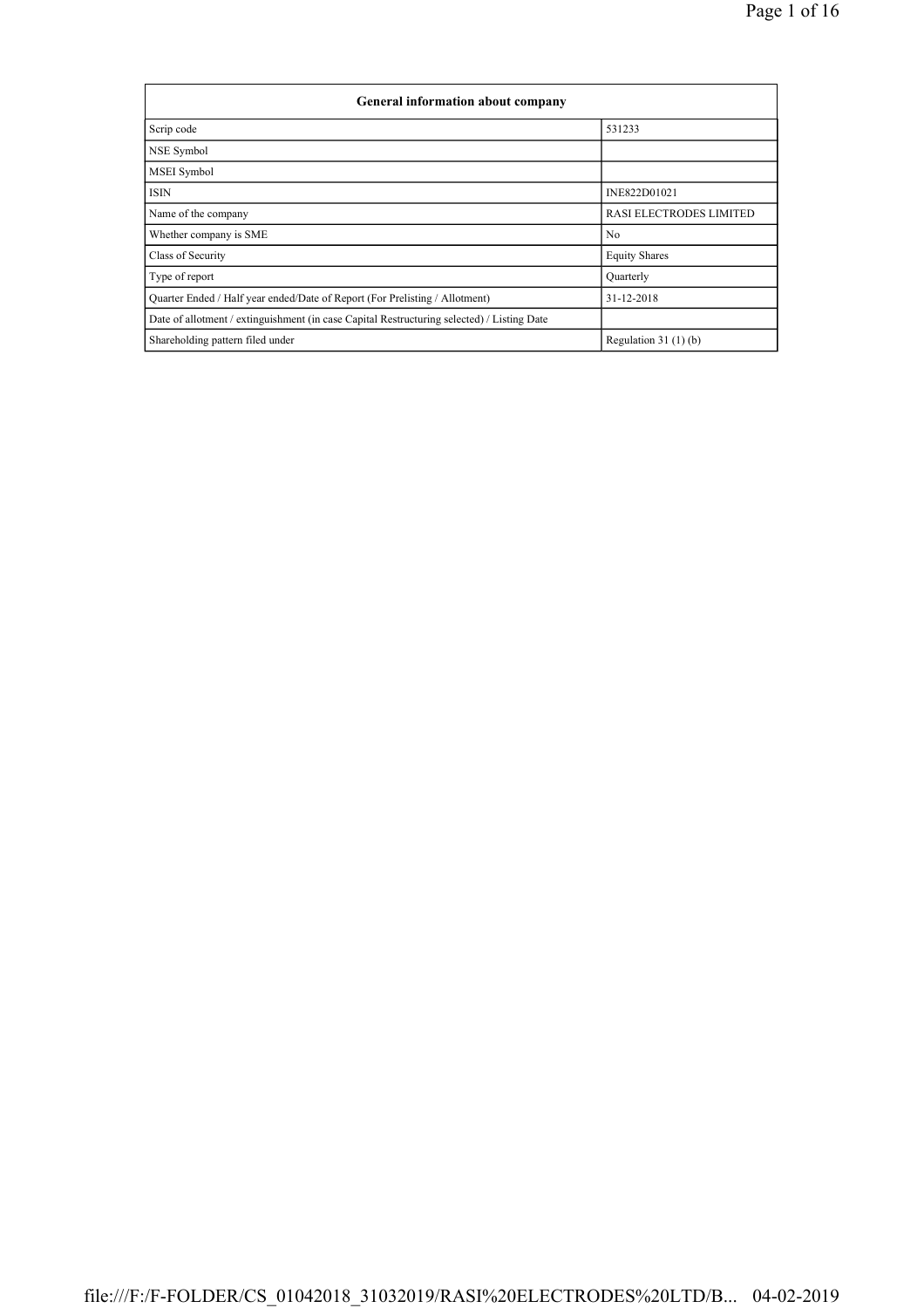|                | <b>Declaration</b>                                                                        |        |                                |                       |                            |  |  |  |  |  |
|----------------|-------------------------------------------------------------------------------------------|--------|--------------------------------|-----------------------|----------------------------|--|--|--|--|--|
| Sr.<br>No.     | Particular                                                                                | Yes/No | Promoter and<br>Promoter Group | Public<br>shareholder | Non Promoter-Non<br>Public |  |  |  |  |  |
|                | Whether the Listed Entity has issued any partly paid up<br>shares?                        | No     | N <sub>0</sub>                 | N <sub>0</sub>        | N <sub>0</sub>             |  |  |  |  |  |
| $\overline{c}$ | Whether the Listed Entity has issued any Convertible<br>Securities?                       | No.    | N <sub>0</sub>                 | No                    | No.                        |  |  |  |  |  |
| 3              | Whether the Listed Entity has issued any Warrants?                                        | No.    | N <sub>0</sub>                 | N <sub>0</sub>        | N <sub>0</sub>             |  |  |  |  |  |
| $\overline{4}$ | Whether the Listed Entity has any shares against which<br>depository receipts are issued? | No     | N <sub>0</sub>                 | N <sub>0</sub>        | N <sub>0</sub>             |  |  |  |  |  |
| 5              | Whether the Listed Entity has any shares in locked-in?                                    | Yes    | Yes                            | No                    | N <sub>0</sub>             |  |  |  |  |  |
| 6              | Whether any shares held by promoters are pledge or<br>otherwise encumbered?               | No     | N <sub>0</sub>                 |                       |                            |  |  |  |  |  |
| 7              | Whether company has equity shares with differential<br>voting rights?                     | No     | N <sub>0</sub>                 | No                    | N <sub>0</sub>             |  |  |  |  |  |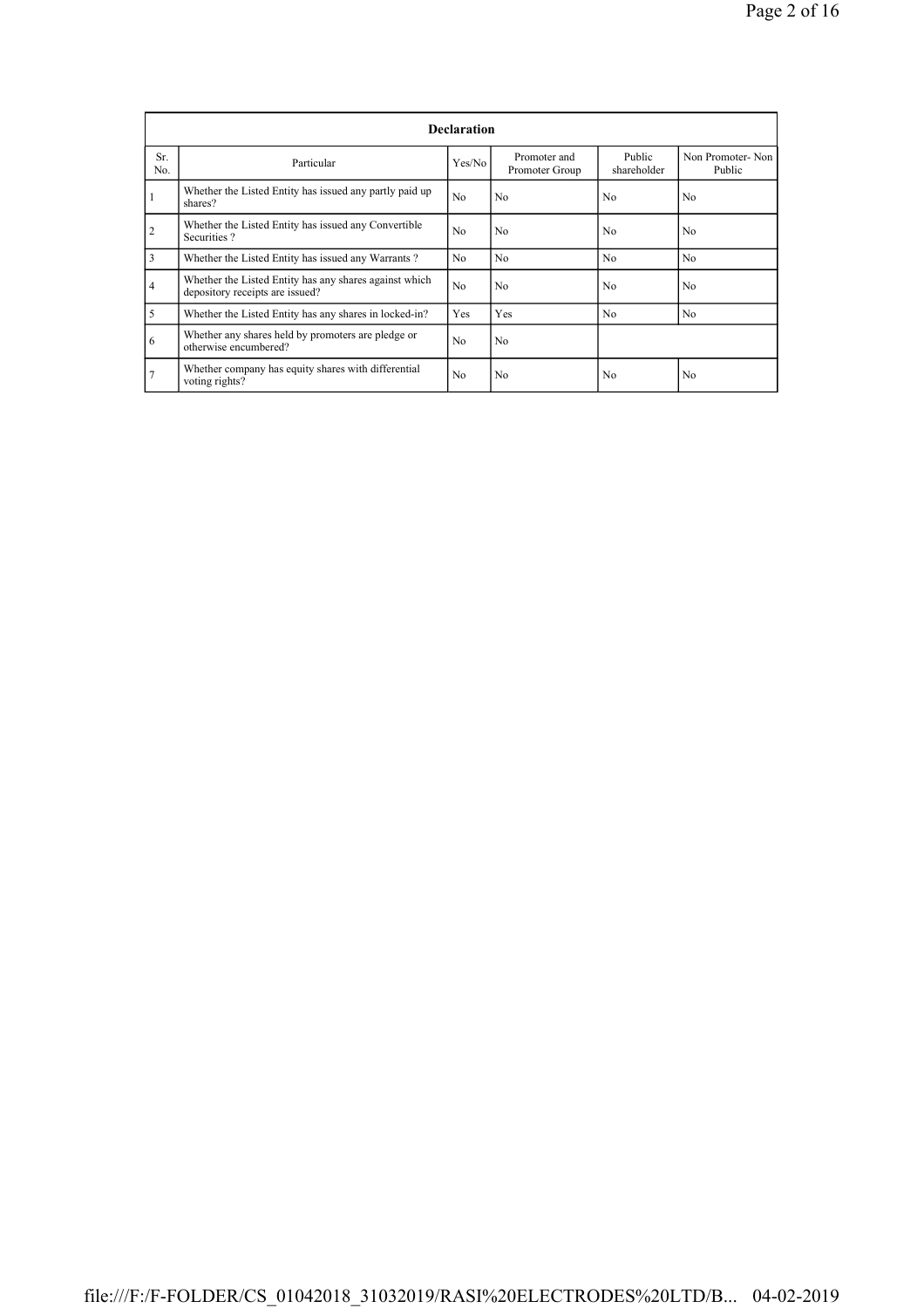|                 | <b>Table I - Summary Statement holding of specified securities</b> |                         |                                   |                           |                          |                                                      |                                                                                                                              |                                                                  |               |          |                     |  |
|-----------------|--------------------------------------------------------------------|-------------------------|-----------------------------------|---------------------------|--------------------------|------------------------------------------------------|------------------------------------------------------------------------------------------------------------------------------|------------------------------------------------------------------|---------------|----------|---------------------|--|
| Category<br>(I) |                                                                    |                         | No. of                            | No. Of<br>Partly<br>paid- | No. Of<br>shares         | Total nos.                                           | Shareholding<br>as a % of total<br>no. of shares<br>(calculated as<br>per SCRR,<br>1957) (VIII) As<br>$a\%$ of<br>$(A+B+C2)$ | Number of Voting Rights held in each<br>class of securities (IX) |               |          |                     |  |
|                 | Category of<br>shareholder                                         | Nos. Of<br>shareholders | fully paid<br>up equity<br>shares | up<br>equity              | underlying<br>Depository | shares<br>held (VII)<br>$= (IV) +$<br>$(V)$ + $(VI)$ |                                                                                                                              | No of Voting (XIV) Rights                                        |               |          | Total as a          |  |
|                 | (II)                                                               | (III)                   | held (IV)                         | shares<br>held<br>(V)     | Receipts<br>(VI)         |                                                      |                                                                                                                              | Class eg:<br>X                                                   | Class<br>eg:y | Total    | $%$ of<br>$(A+B+C)$ |  |
| (A)             | Promoter &<br>Promoter<br>Group                                    | $\overline{7}$          | 8697950                           |                           |                          | 8697950                                              | 27.94                                                                                                                        | 8697950                                                          |               | 8697950  | 27.94               |  |
| (B)             | Public                                                             | 3918                    | 22432550                          |                           |                          | 22432550                                             | 72.06                                                                                                                        | 22432550                                                         |               | 22432550 | 72.06               |  |
| (C)             | Non<br>Promoter-<br>Non Public                                     |                         |                                   |                           |                          |                                                      |                                                                                                                              |                                                                  |               |          |                     |  |
| (C1)            | <b>Shares</b><br>underlying<br><b>DRs</b>                          |                         |                                   |                           |                          |                                                      |                                                                                                                              |                                                                  |               |          |                     |  |
| (C2)            | Shares held<br>by<br>Employee<br>Trusts                            |                         |                                   |                           |                          |                                                      |                                                                                                                              |                                                                  |               |          |                     |  |
|                 | Total                                                              | 3925                    | 31130500                          |                           |                          | 31130500                                             | 100                                                                                                                          | 31130500                                                         |               | 31130500 | 100                 |  |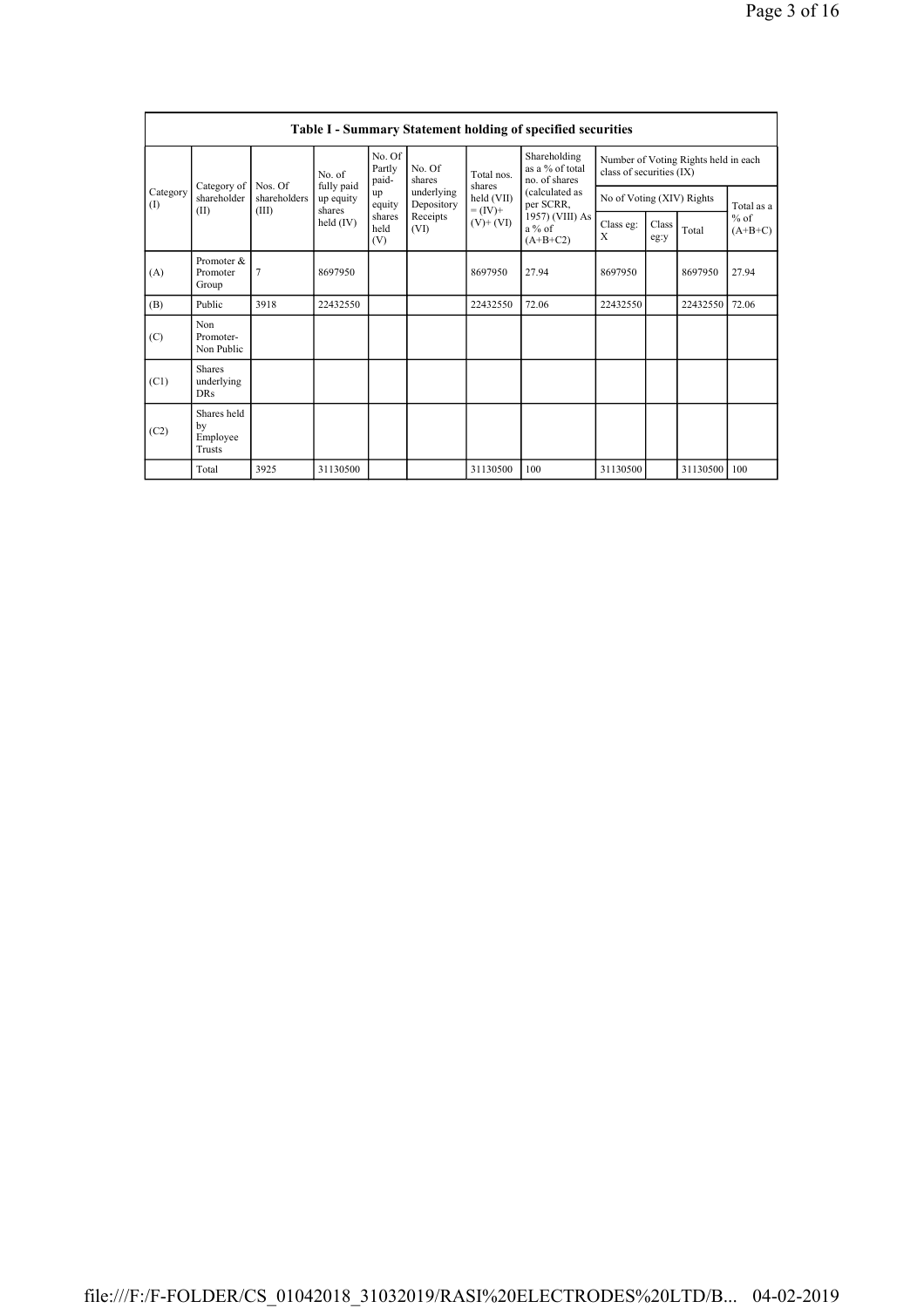| Table I - Summary Statement holding of specified securities |                                           |                                                                                                                                                                  |                                                  |                                                                                            |                                                                                           |                                                         |            |                                                                               |                                |                                       |
|-------------------------------------------------------------|-------------------------------------------|------------------------------------------------------------------------------------------------------------------------------------------------------------------|--------------------------------------------------|--------------------------------------------------------------------------------------------|-------------------------------------------------------------------------------------------|---------------------------------------------------------|------------|-------------------------------------------------------------------------------|--------------------------------|---------------------------------------|
| Category<br>(1)                                             | Category of<br>shareholder<br>(II)        | No. Of<br>No. of<br>Shares<br><b>Shares</b><br>Underlying<br>Underlying<br>Outstanding<br>Outstanding<br>convertible<br>Warrants<br>securities<br>$(X_i)$<br>(X) |                                                  | No. Of<br>Shares<br>Underlying<br>Outstanding<br>convertible                               | Shareholding, as<br>a % assuming<br>full conversion<br>of convertible<br>securities (as a | Number of<br>Locked in<br>shares (XII)                  |            | Number of<br><b>Shares</b><br>pledged or<br>otherwise<br>encumbered<br>(XIII) |                                | Number of<br>equity shares<br>held in |
|                                                             |                                           |                                                                                                                                                                  | securities and<br>No. Of<br>Warrants (Xi)<br>(a) | percentage of<br>diluted share<br>capital) $(XI)$ =<br>$(VII)+(X)$ As a<br>% of $(A+B+C2)$ | No. (a)                                                                                   | As a<br>$%$ of<br>total<br><b>Shares</b><br>held<br>(b) | No.<br>(a) | As a %<br>of total<br><b>Shares</b><br>held<br>(b)                            | dematerialized<br>form $(XIV)$ |                                       |
| (A)                                                         | Promoter &<br>Promoter<br>Group           |                                                                                                                                                                  |                                                  |                                                                                            | 27.94                                                                                     | 150000 1.72                                             |            |                                                                               |                                | 8697950                               |
| (B)                                                         | Public                                    |                                                                                                                                                                  |                                                  |                                                                                            | 72.06                                                                                     |                                                         |            |                                                                               |                                | 21583255                              |
| (C)                                                         | Non<br>Promoter-<br>Non Public            |                                                                                                                                                                  |                                                  |                                                                                            |                                                                                           |                                                         |            |                                                                               |                                |                                       |
| (C1)                                                        | <b>Shares</b><br>underlying<br><b>DRs</b> |                                                                                                                                                                  |                                                  |                                                                                            |                                                                                           |                                                         |            |                                                                               |                                |                                       |
| (C2)                                                        | Shares held<br>by<br>Employee<br>Trusts   |                                                                                                                                                                  |                                                  |                                                                                            |                                                                                           |                                                         |            |                                                                               |                                |                                       |
|                                                             | Total                                     |                                                                                                                                                                  |                                                  |                                                                                            | 100                                                                                       | 150000 0.48                                             |            |                                                                               |                                | 30281205                              |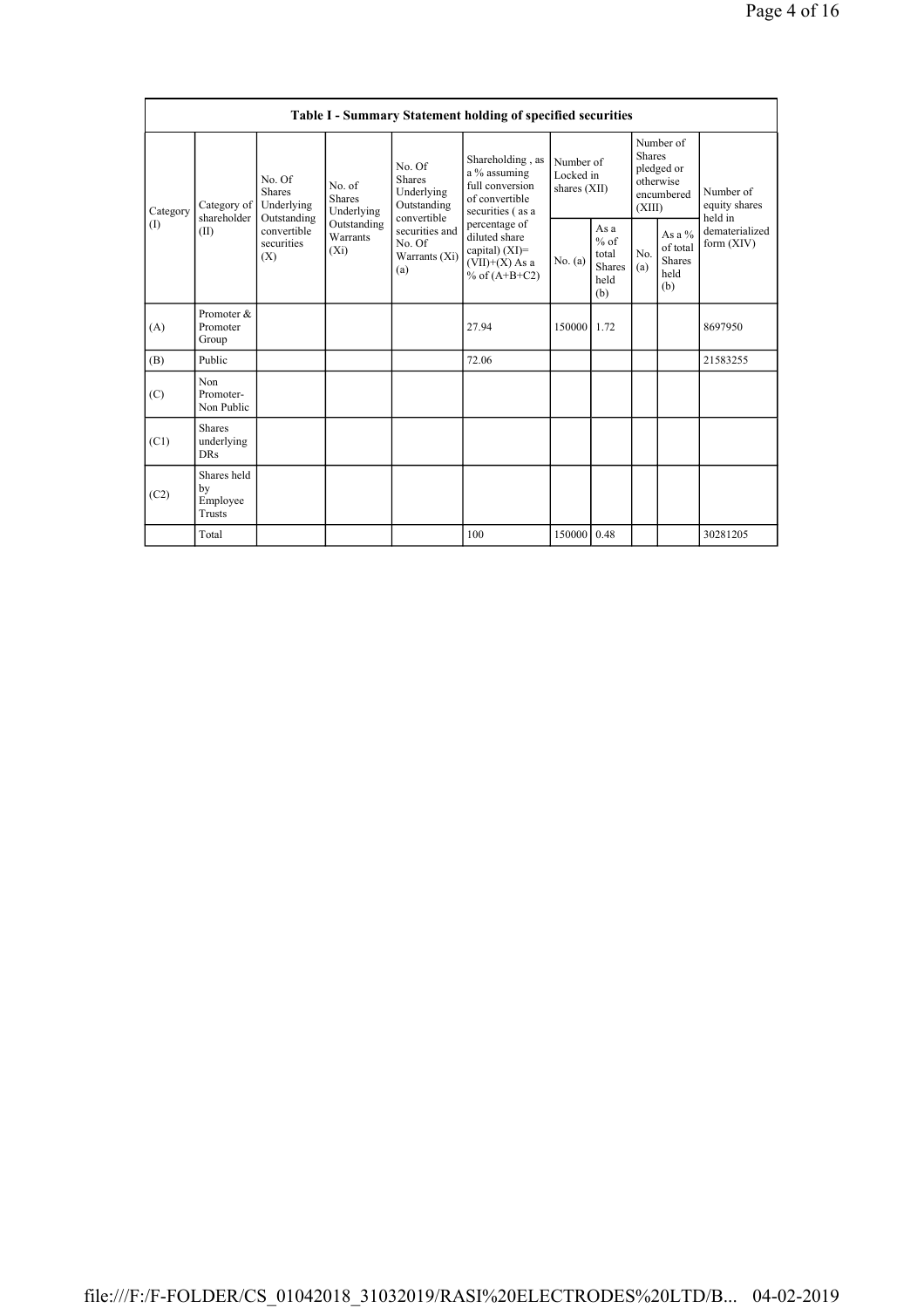|                                                                                                | Table II - Statement showing shareholding pattern of the Promoter and Promoter Group                                |                                  |                                   |                       |                          |                        |                                                     |                                                                  |               |          |                                 |  |
|------------------------------------------------------------------------------------------------|---------------------------------------------------------------------------------------------------------------------|----------------------------------|-----------------------------------|-----------------------|--------------------------|------------------------|-----------------------------------------------------|------------------------------------------------------------------|---------------|----------|---------------------------------|--|
|                                                                                                |                                                                                                                     |                                  | No. of                            | No.<br>Of<br>Partly   | No. Of<br>shares         | Total nos.<br>shares   | Shareholding<br>as a % of<br>total no. of<br>shares | Number of Voting Rights held in each<br>class of securities (IX) |               |          |                                 |  |
| Sr.                                                                                            | Category $\&$<br>Name of the<br>Shareholders (I)                                                                    | Nos. Of<br>shareholders<br>(III) | fully paid<br>up equity<br>shares | paid-<br>up<br>equity | underlying<br>Depository | held<br>$(VII) =$      | (calculated<br>as per                               | No of Voting (XIV) Rights                                        |               |          | Total<br>as a $\%$              |  |
|                                                                                                |                                                                                                                     |                                  | held $(IV)$                       | shares<br>held<br>(V) | Receipts<br>(VI)         | $(IV)+(V)$<br>$+ (VI)$ | SCRR,<br>1957) (VIII)<br>As a % of<br>$(A+B+C2)$    | Class eg:<br>X                                                   | Class<br>eg:y | Total    | of<br>Total<br>Voting<br>rights |  |
| A                                                                                              | Table II - Statement showing shareholding pattern of the Promoter and Promoter Group                                |                                  |                                   |                       |                          |                        |                                                     |                                                                  |               |          |                                 |  |
| (1)                                                                                            | Indian                                                                                                              |                                  |                                   |                       |                          |                        |                                                     |                                                                  |               |          |                                 |  |
| (a)                                                                                            | Individuals/Hindu<br>undivided Family                                                                               | 6                                | 8447950                           |                       |                          | 8447950                | 27.14                                               | 8447950                                                          |               | 8447950  | 27.14                           |  |
| (d)                                                                                            | Any Other<br>(specify)                                                                                              | $\mathbf{1}$                     | 250000                            |                       |                          | 250000                 | 0.8                                                 | 250000                                                           |               | 250000   | 0.8                             |  |
| Sub-Total<br>(A)(1)                                                                            |                                                                                                                     | $\boldsymbol{7}$                 | 8697950                           |                       |                          | 8697950                | 27.94                                               | 8697950                                                          |               | 8697950  | 27.94                           |  |
| (2)                                                                                            | Foreign                                                                                                             |                                  |                                   |                       |                          |                        |                                                     |                                                                  |               |          |                                 |  |
| Total<br>Shareholding<br>of Promoter<br>and<br>Promoter<br>Group $(A)=$<br>$(A)(1)+(A)$<br>(2) |                                                                                                                     | 7                                | 8697950                           |                       |                          | 8697950                | 27.94                                               | 8697950                                                          |               | 8697950  | 27.94                           |  |
| B                                                                                              | Table III - Statement showing shareholding pattern of the Public shareholder                                        |                                  |                                   |                       |                          |                        |                                                     |                                                                  |               |          |                                 |  |
| (1)                                                                                            | Institutions                                                                                                        |                                  |                                   |                       |                          |                        |                                                     |                                                                  |               |          |                                 |  |
| (3)                                                                                            | Non-institutions                                                                                                    |                                  |                                   |                       |                          |                        |                                                     |                                                                  |               |          |                                 |  |
| (a(i))                                                                                         | Individuals -<br>i.Individual<br>shareholders<br>holding nominal<br>share capital up<br>to Rs. 2 lakhs.             | 3627                             | 11098266                          |                       |                          | 11098266               | 35.65                                               | 11098266                                                         |               | 11098266 | 35.65                           |  |
| (a(ii))                                                                                        | Individuals - ii.<br>Individual<br>shareholders<br>holding nominal<br>share capital in<br>excess of Rs. 2<br>lakhs. | 31                               | 8749969                           |                       |                          | 8749969                | 28.11                                               | 8749969                                                          |               | 8749969  | 28.11                           |  |
| (e)                                                                                            | Any Other<br>(specify)                                                                                              | 260                              | 2584315                           |                       |                          | 2584315                | 8.3                                                 | 2584315                                                          |               | 2584315  | 8.3                             |  |
| Sub-Total<br>(B)(3)                                                                            |                                                                                                                     | 3918                             | 22432550                          |                       |                          | 22432550 72.06         |                                                     | 22432550                                                         |               | 22432550 | 72.06                           |  |
| <b>Total Public</b><br>Shareholding<br>$(B)= (B)(1) +$<br>$(B)(2)+(B)$<br>(3)                  |                                                                                                                     | 3918                             | 22432550                          |                       |                          | 22432550 72.06         |                                                     | 22432550                                                         |               | 22432550 | 72.06                           |  |
| $\mathbf C$                                                                                    | Table IV - Statement showing shareholding pattern of the Non Promoter- Non Public shareholder                       |                                  |                                   |                       |                          |                        |                                                     |                                                                  |               |          |                                 |  |
| Total<br>$(A+B+C2)$                                                                            |                                                                                                                     | 3925                             | 31130500                          |                       |                          | 31130500               | 100                                                 | 31130500                                                         |               | 31130500 | 100                             |  |
| Total<br>$(A+B+C)$                                                                             |                                                                                                                     | 3925                             | 31130500                          |                       |                          | 31130500 100           |                                                     | 31130500                                                         |               | 31130500 | 100                             |  |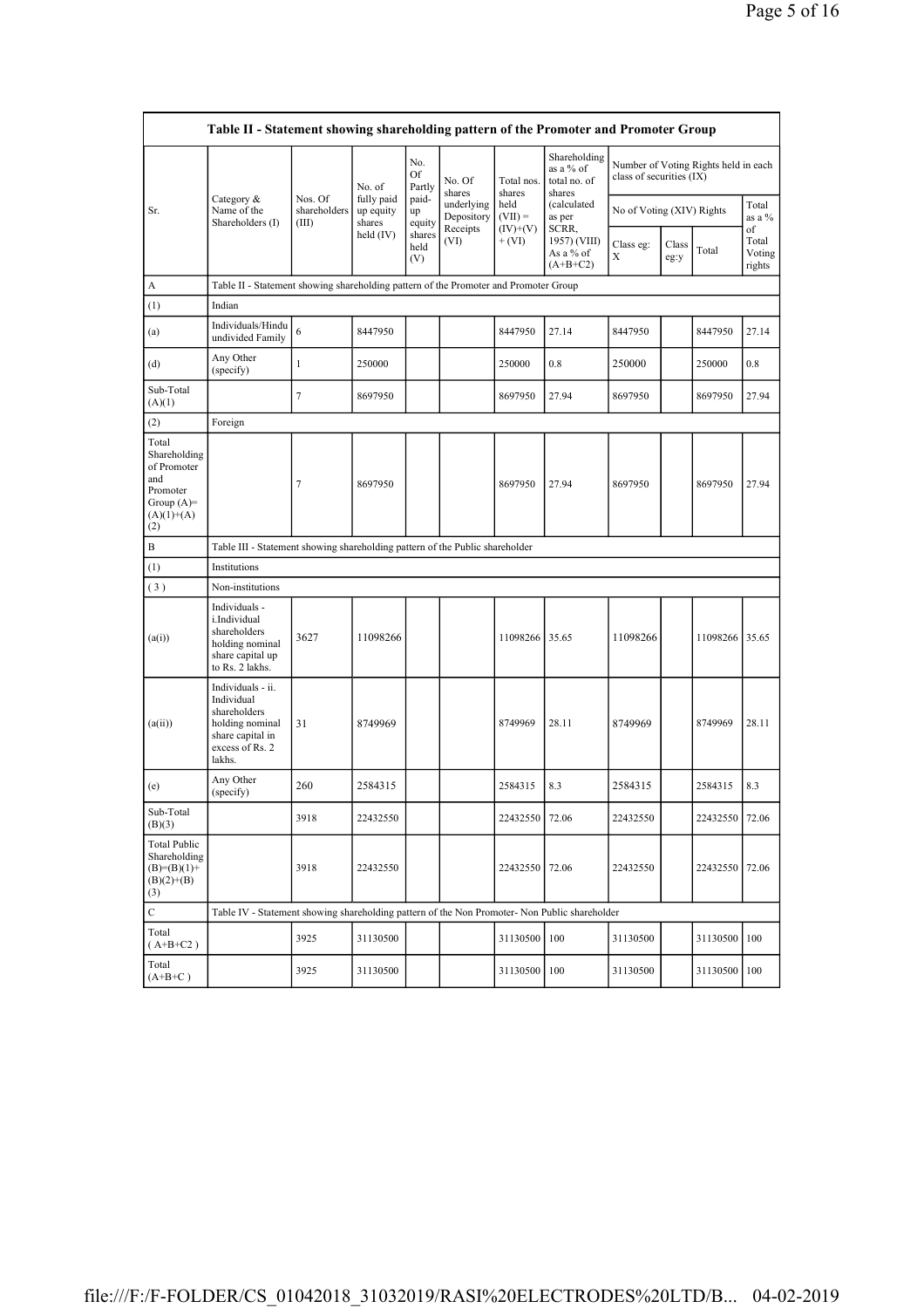| Table II - Statement showing shareholding pattern of the Promoter and Promoter Group   |                                                                               |                                            |                                                                             |                                                                                              |                                        |                                             |                                                                               |                                         |                                       |  |
|----------------------------------------------------------------------------------------|-------------------------------------------------------------------------------|--------------------------------------------|-----------------------------------------------------------------------------|----------------------------------------------------------------------------------------------|----------------------------------------|---------------------------------------------|-------------------------------------------------------------------------------|-----------------------------------------|---------------------------------------|--|
| Sr.                                                                                    | No. Of Shares<br>Underlying<br>Outstanding<br>convertible<br>securities $(X)$ | No. of Shares<br>Underlying<br>Outstanding | No. Of Shares<br>Underlying<br>Outstanding<br>convertible<br>securities and | Shareholding, as a<br>% assuming full<br>conversion of<br>convertible<br>securities (as a    | Number of<br>Locked in shares<br>(XII) |                                             | Number of<br><b>Shares</b><br>pledged or<br>otherwise<br>encumbered<br>(XIII) |                                         | Number of<br>equity shares<br>held in |  |
|                                                                                        |                                                                               | Warrants<br>$(X_i)$                        | No. Of<br>Warrants $(X_i)$<br>(a)                                           | percentage of<br>diluted share<br>capital) $(XI) = (VII)$<br>$+(X)$ As a % of<br>$(A+B+C2)$  | No. (a)                                | As a %<br>of total<br>Shares<br>held<br>(b) | No.<br>(a)                                                                    | As a %<br>of total<br>Shares<br>held(b) | dematerialized<br>form $(XIV)$        |  |
| А                                                                                      |                                                                               |                                            |                                                                             | Table II - Statement showing shareholding pattern of the Promoter and Promoter Group         |                                        |                                             |                                                                               |                                         |                                       |  |
| (1)                                                                                    | Indian                                                                        |                                            |                                                                             |                                                                                              |                                        |                                             |                                                                               |                                         |                                       |  |
| (a)                                                                                    |                                                                               |                                            |                                                                             | 27.14                                                                                        | 150000                                 | 1.78                                        |                                                                               |                                         | 8447950                               |  |
| (d)                                                                                    |                                                                               |                                            |                                                                             | 0.8                                                                                          | $\mathbf{0}$                           | $\mathbf{0}$                                |                                                                               |                                         | 250000                                |  |
| Sub-Total (A)<br>(1)                                                                   |                                                                               |                                            |                                                                             | 27.94                                                                                        | 150000                                 | 1.72                                        |                                                                               |                                         | 8697950                               |  |
| (2)                                                                                    | Foreign                                                                       |                                            |                                                                             |                                                                                              |                                        |                                             |                                                                               |                                         |                                       |  |
| Total<br>Shareholding<br>of Promoter<br>and Promoter<br>Group $(A)=A)$<br>$(1)+(A)(2)$ |                                                                               |                                            |                                                                             | 27.94                                                                                        | 150000                                 | 1.72                                        |                                                                               |                                         | 8697950                               |  |
| B                                                                                      |                                                                               |                                            |                                                                             | Table III - Statement showing shareholding pattern of the Public shareholder                 |                                        |                                             |                                                                               |                                         |                                       |  |
| (1)                                                                                    | Institutions                                                                  |                                            |                                                                             |                                                                                              |                                        |                                             |                                                                               |                                         |                                       |  |
| (3)                                                                                    | Non-institutions                                                              |                                            |                                                                             |                                                                                              |                                        |                                             |                                                                               |                                         |                                       |  |
| (a(i))                                                                                 |                                                                               |                                            |                                                                             | 35.65                                                                                        |                                        |                                             |                                                                               |                                         | 10248971                              |  |
| (a(ii))                                                                                |                                                                               |                                            |                                                                             | 28.11                                                                                        |                                        |                                             |                                                                               |                                         | 8749969                               |  |
| (e)                                                                                    |                                                                               |                                            |                                                                             | 8.3                                                                                          |                                        |                                             |                                                                               |                                         | 2584315                               |  |
| Sub-Total (B)<br>(3)                                                                   |                                                                               |                                            |                                                                             | 72.06                                                                                        |                                        |                                             |                                                                               |                                         | 21583255                              |  |
| <b>Total Public</b><br>Shareholding<br>$(B)= (B)(1) +$<br>$(B)(2)+(B)(3)$              |                                                                               |                                            |                                                                             | 72.06                                                                                        |                                        |                                             |                                                                               |                                         | 21583255                              |  |
| $\mathcal{C}$                                                                          |                                                                               |                                            |                                                                             | Table IV - Statement showing shareholding pattern of the Non Promoter-Non Public shareholder |                                        |                                             |                                                                               |                                         |                                       |  |
| Total<br>$(A+B+C2)$                                                                    |                                                                               |                                            |                                                                             | 100                                                                                          | 150000                                 | 0.48                                        |                                                                               |                                         | 30281205                              |  |
| Total<br>$(A+B+C)$                                                                     |                                                                               |                                            |                                                                             | 100                                                                                          | 150000 0.48                            |                                             |                                                                               |                                         | 30281205                              |  |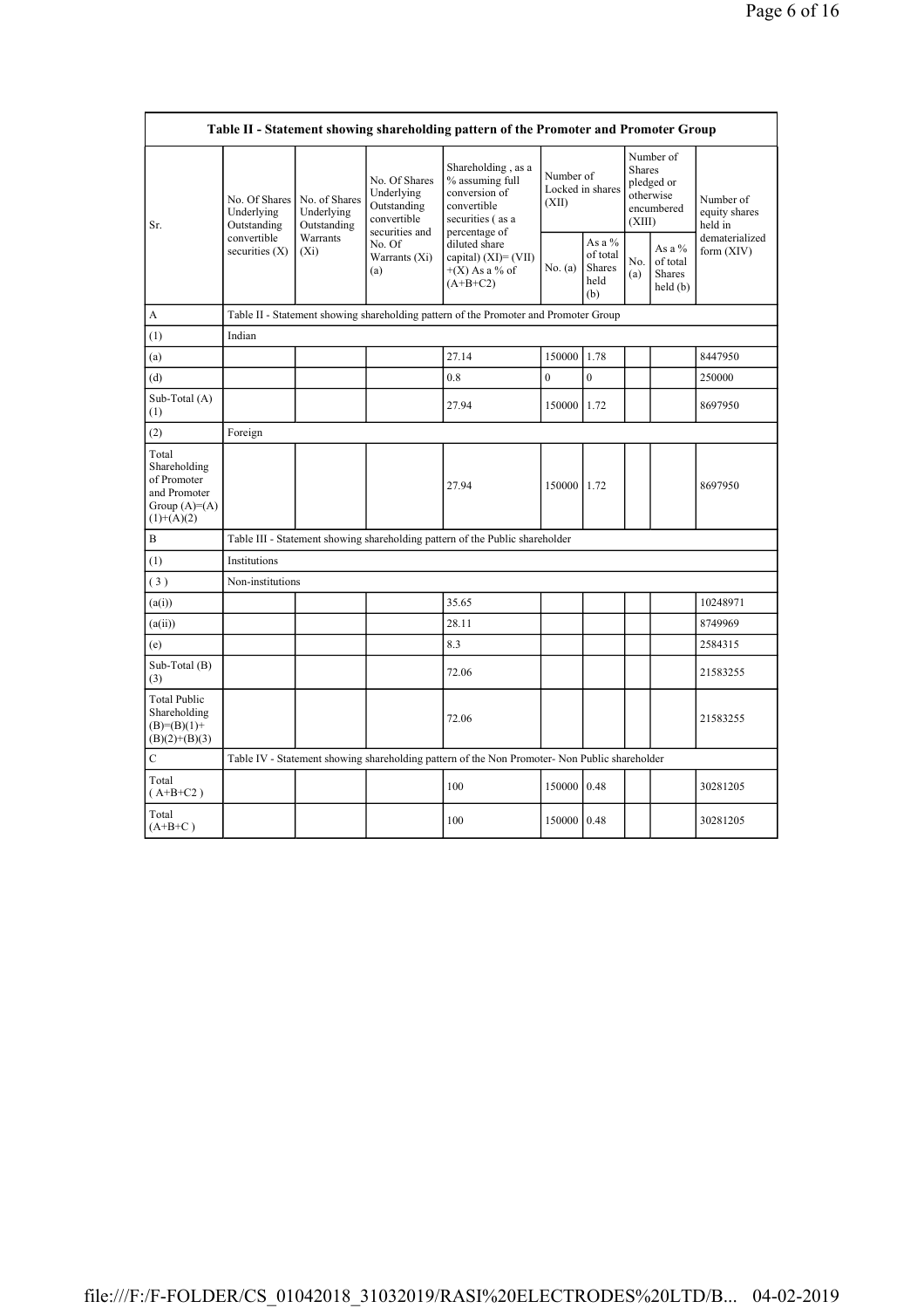|                                                                                                                                                                                              |                                                               |                    | Individuals/Hindu undivided Family |                      |                                 |                    |
|----------------------------------------------------------------------------------------------------------------------------------------------------------------------------------------------|---------------------------------------------------------------|--------------------|------------------------------------|----------------------|---------------------------------|--------------------|
| Searial No.                                                                                                                                                                                  | $\mathbf{1}$                                                  | $\overline{c}$     | 3                                  | $\overline{4}$       | 5                               | 6                  |
| Name of the<br>Shareholders (I)                                                                                                                                                              | <b>B POPATLAL</b><br>KOTHARI                                  | P NITYA<br>KOTHARI | P MANJULA<br>KOTHARI               | P KASHYAP<br>KOTHARI | POPATLAL<br>KOTHARI AND<br>SONS | RUCHI N<br>KOTHARI |
| PAN(II)                                                                                                                                                                                      | AAIPK7746D                                                    | AANPK2428F         | AAIPK7745A                         | AAOPK0675M           | AAAHP2895Q                      | AFIPJ0913Q         |
| No. of fully paid<br>up equity shares<br>held (IV)                                                                                                                                           | 4956430                                                       | 1061485            | 882700                             | 1213065              | 218570                          | 115700             |
| No. Of Partly paid-<br>up equity shares<br>held (V)                                                                                                                                          |                                                               |                    |                                    |                      |                                 |                    |
| No. Of shares<br>underlying<br>Depository<br>Receipts (VI)                                                                                                                                   |                                                               |                    |                                    |                      |                                 |                    |
| Total nos. shares<br>held $(VII) = (IV) +$<br>$(V)+(VI)$                                                                                                                                     | 4956430                                                       | 1061485            | 882700                             | 1213065              | 218570                          | 115700             |
| Shareholding as a<br>% of total no. of<br>shares (calculated<br>as per SCRR,<br>1957) (VIII) As a<br>% of $(A+B+C2)$                                                                         | 15.92                                                         | 3.41               | 2.84                               | 3.9                  | 0.7                             | 0.37               |
|                                                                                                                                                                                              | Number of Voting Rights held in each class of securities (IX) |                    |                                    |                      |                                 |                    |
| Class eg:X                                                                                                                                                                                   | 4956430                                                       | 1061485            | 882700                             | 1213065              | 218570                          | 115700             |
| Class eg:y                                                                                                                                                                                   |                                                               |                    |                                    |                      |                                 |                    |
| Total                                                                                                                                                                                        | 4956430                                                       | 1061485            | 882700                             | 1213065              | 218570                          | 115700             |
| Total as a % of<br><b>Total Voting rights</b>                                                                                                                                                | 15.92                                                         | 3.41               | 2.84                               | 3.9                  | 0.7                             | 0.37               |
| No. Of Shares<br>Underlying<br>Outstanding<br>convertible<br>securities $(X)$                                                                                                                |                                                               |                    |                                    |                      |                                 |                    |
| No. of Shares<br>Underlying<br>Outstanding<br>Warrants (Xi)                                                                                                                                  |                                                               |                    |                                    |                      |                                 |                    |
| No. Of Shares<br>Underlying<br>Outstanding<br>convertible<br>securities and No.<br>Of Warrants (Xi)<br>(a)                                                                                   |                                                               |                    |                                    |                      |                                 |                    |
| Shareholding, as a<br>% assuming full<br>conversion of<br>convertible<br>securities (as a<br>percentage of<br>diluted share<br>capital) $(XI) = (VII)$<br>$+(Xi)(a)$ As a % of<br>$(A+B+C2)$ | 15.92                                                         | 3.41               | 2.84                               | 3.9                  | 0.7                             | 0.37               |
| Number of Locked in shares (XII)                                                                                                                                                             |                                                               |                    |                                    |                      |                                 |                    |
| No. $(a)$                                                                                                                                                                                    | 125000                                                        | $\boldsymbol{0}$   | $\boldsymbol{0}$                   | $\boldsymbol{0}$     | $\boldsymbol{0}$                | 25000              |
| As a % of total<br>Shares held (b)                                                                                                                                                           | 2.52                                                          | $\overline{0}$     | $\mathbf{0}$                       | $\mathbf{0}$         | $\boldsymbol{0}$                | 21.61              |
|                                                                                                                                                                                              | Number of Shares pledged or otherwise encumbered (XIII)       |                    |                                    |                      |                                 |                    |
| No. $(a)$                                                                                                                                                                                    |                                                               |                    |                                    |                      |                                 |                    |
| As a % of total<br>Shares held (b)                                                                                                                                                           |                                                               |                    |                                    |                      |                                 |                    |
| Number of equity<br>shares held in<br>dematerialized<br>form $(XIV)$                                                                                                                         | 4956430                                                       | 1061485            | 882700                             | 1213065              | 218570                          | 115700             |
|                                                                                                                                                                                              | Reason for not providing PAN                                  |                    |                                    |                      |                                 |                    |
|                                                                                                                                                                                              |                                                               |                    |                                    |                      |                                 |                    |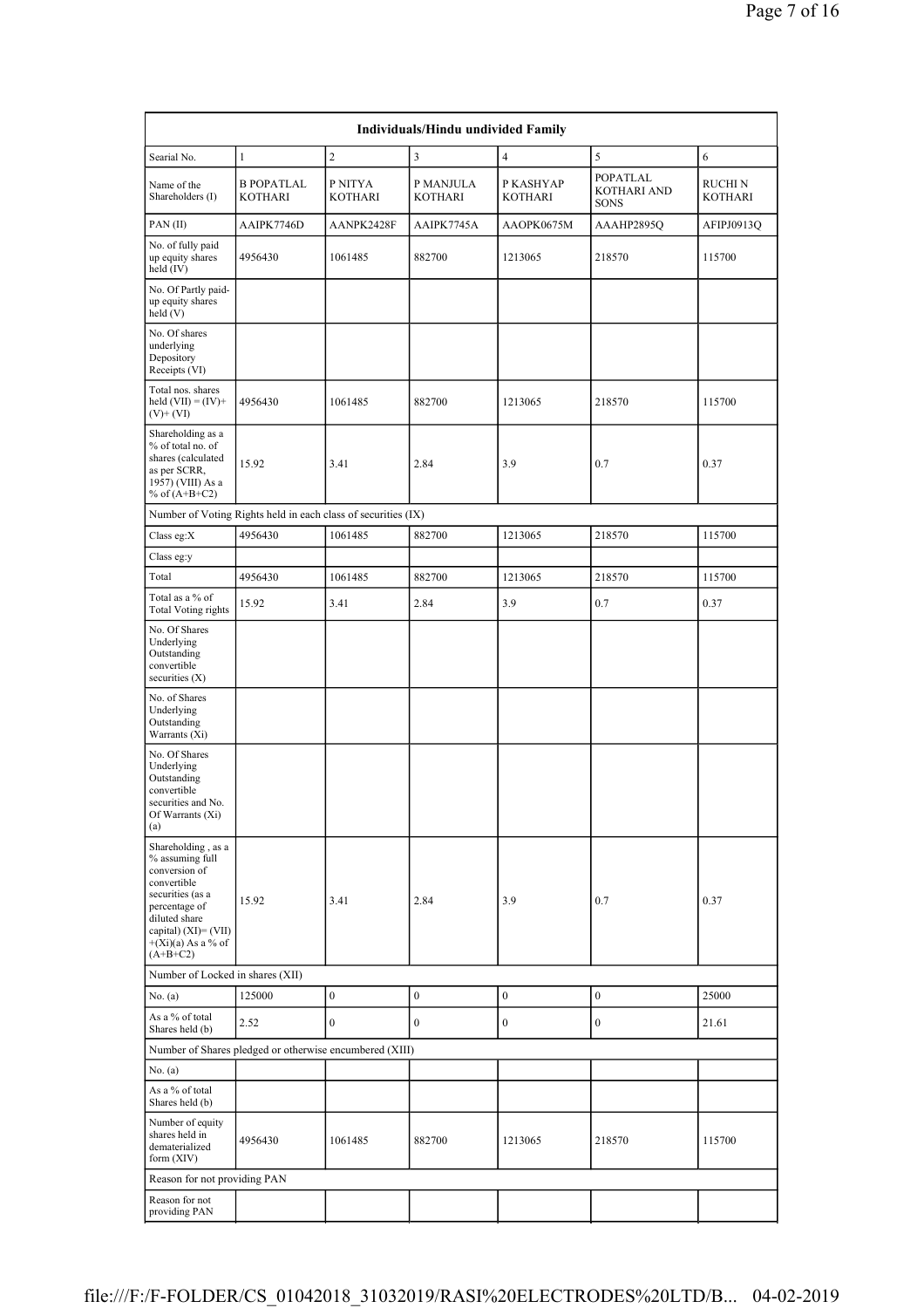| Shareholder<br>type<br>. |  |  |  |
|--------------------------|--|--|--|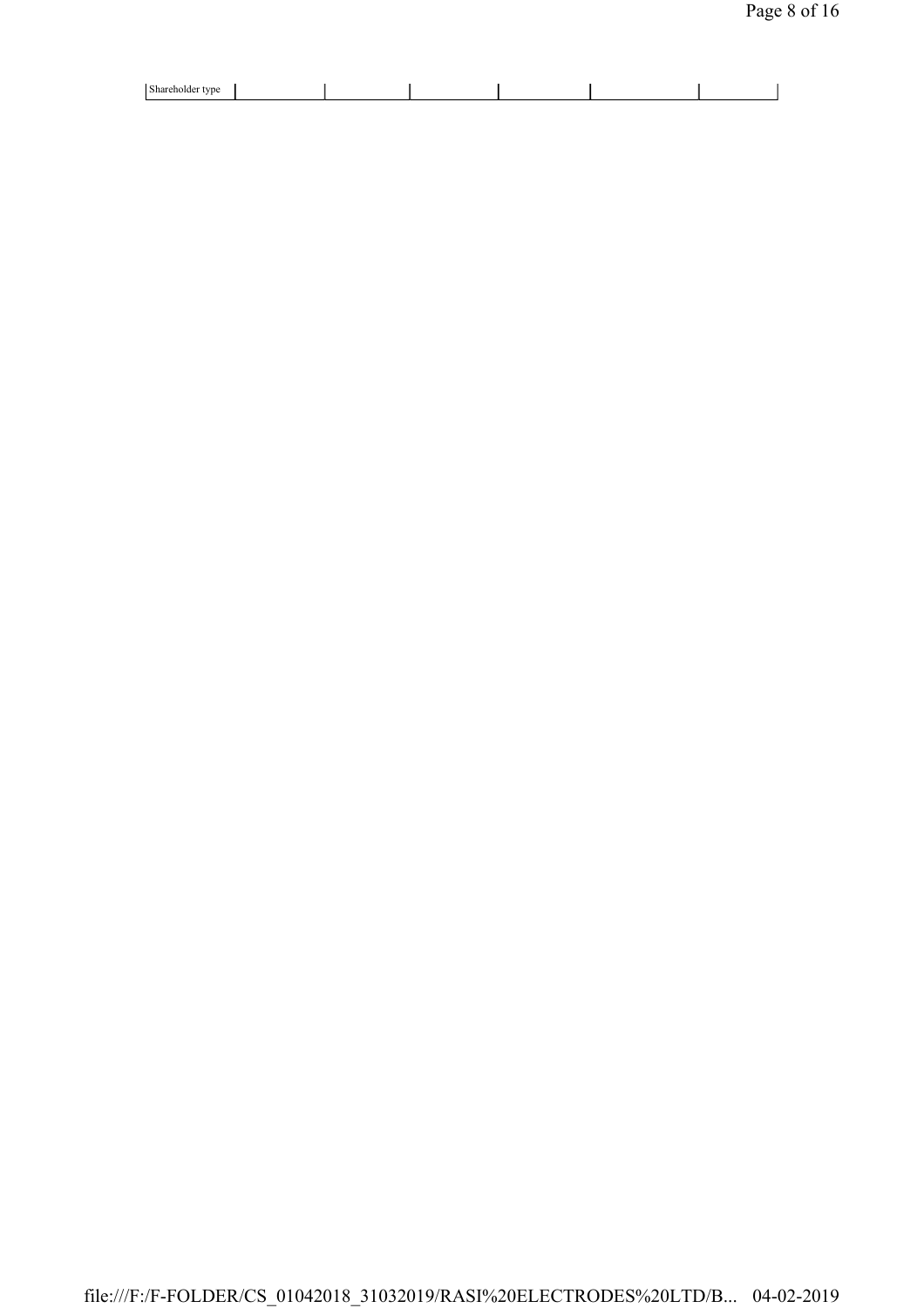|                                                                                                                                                                                              | Individuals/Hindu undivided Family                            |
|----------------------------------------------------------------------------------------------------------------------------------------------------------------------------------------------|---------------------------------------------------------------|
| Searial No.                                                                                                                                                                                  |                                                               |
| Name of the<br>Shareholders (I)                                                                                                                                                              | Click here to go back                                         |
| PAN(II)                                                                                                                                                                                      | Total                                                         |
| No. of fully paid<br>up equity shares<br>held (IV)                                                                                                                                           | 8447950                                                       |
| No. Of Partly paid-<br>up equity shares<br>held(V)                                                                                                                                           |                                                               |
| No. Of shares<br>underlying<br>Depository<br>Receipts (VI)                                                                                                                                   |                                                               |
| Total nos. shares<br>held $(VII) = (IV) +$<br>$(V) + (VI)$                                                                                                                                   | 8447950                                                       |
| Shareholding as a<br>% of total no. of<br>shares (calculated<br>as per SCRR,<br>1957) (VIII) As a<br>% of $(A+B+C2)$                                                                         | 27.14                                                         |
|                                                                                                                                                                                              | Number of Voting Rights held in each class of securities (IX) |
| Class eg:X                                                                                                                                                                                   | 8447950                                                       |
| Class eg:y                                                                                                                                                                                   |                                                               |
| Total                                                                                                                                                                                        | 8447950                                                       |
| Total as a % of<br><b>Total Voting rights</b>                                                                                                                                                | 27.14                                                         |
| No. Of Shares<br>Underlying<br>Outstanding<br>convertible<br>securities (X)                                                                                                                  |                                                               |
| No. of Shares<br>Underlying<br>Outstanding<br>Warrants $(X_i)$                                                                                                                               |                                                               |
| No. Of Shares<br>Underlying<br>Outstanding<br>convertible<br>securities and No.<br>Of Warrants (Xi)<br>(a)                                                                                   |                                                               |
| Shareholding, as a<br>% assuming full<br>conversion of<br>convertible<br>securities (as a<br>percentage of<br>diluted share<br>capital) $(XI) = (VII)$<br>$+(Xi)(a)$ As a % of<br>$(A+B+C2)$ | 27.14                                                         |
| Number of Locked in shares (XII)                                                                                                                                                             |                                                               |
| No. (a)                                                                                                                                                                                      | 150000                                                        |
| As a % of total<br>Shares held (b)                                                                                                                                                           | 1.78                                                          |
|                                                                                                                                                                                              | Number of Shares pledged or otherwise encumbered (XIII)       |
| No. (a)                                                                                                                                                                                      |                                                               |
| As a % of total<br>Shares held (b)                                                                                                                                                           |                                                               |
| Number of equity<br>shares held in<br>dematerialized<br>form (XIV)                                                                                                                           | 8447950                                                       |
| Reason for not providing PAN                                                                                                                                                                 |                                                               |
| Reason for not                                                                                                                                                                               |                                                               |
| providing PAN                                                                                                                                                                                |                                                               |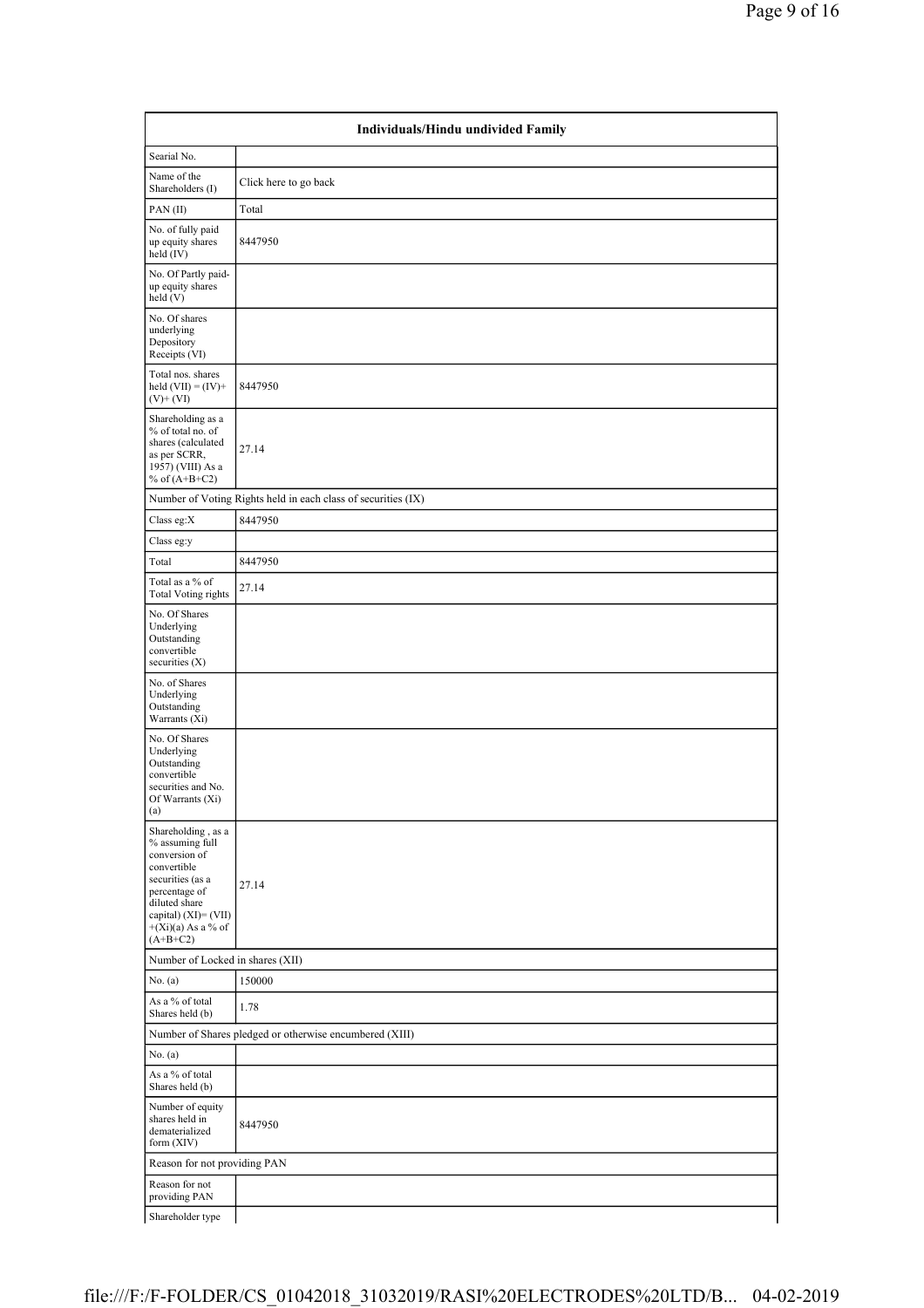Page 10 of 16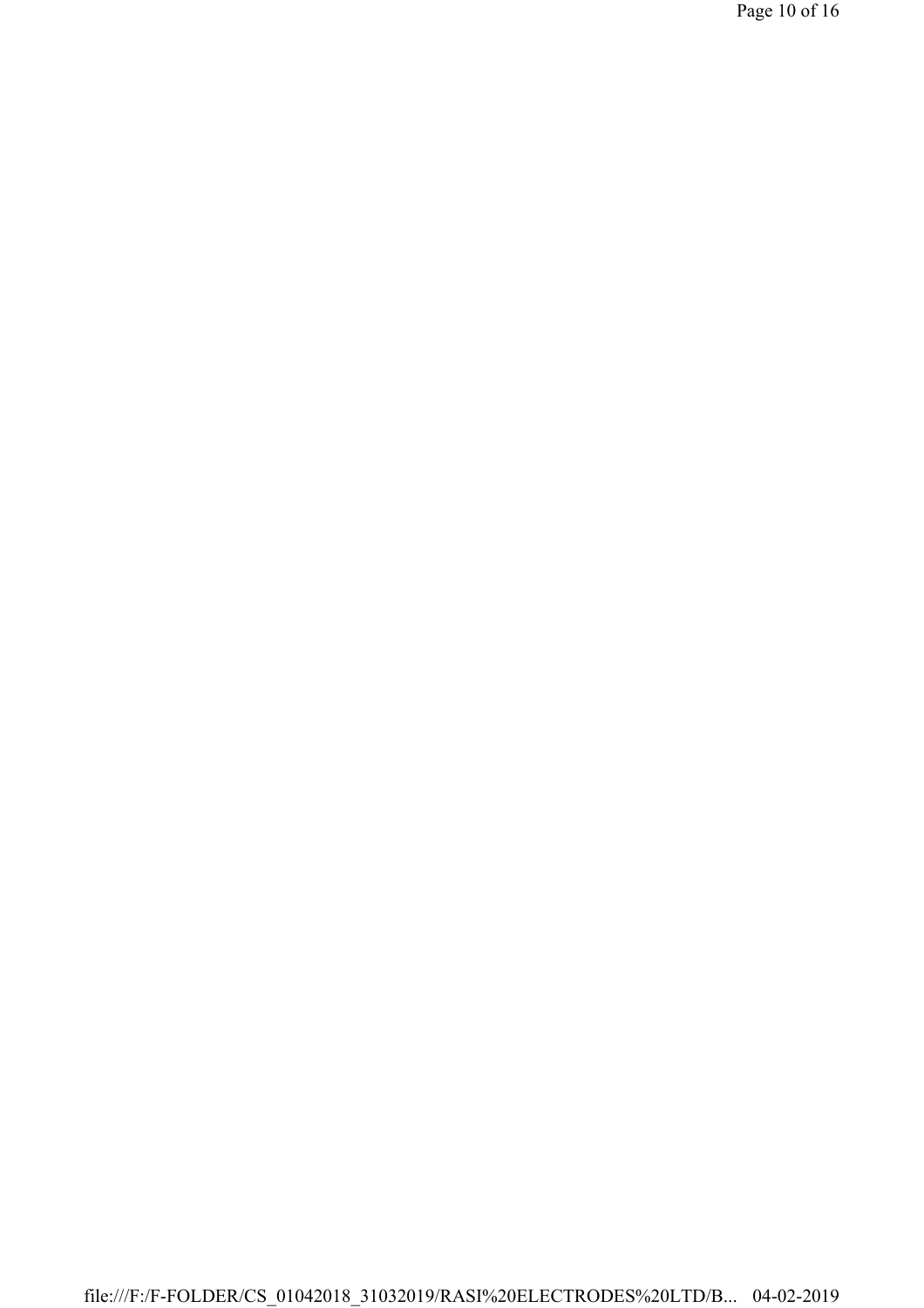| Searial No.                                                                                                                                                                              | $\mathbf{1}$                                                  |                       |  |
|------------------------------------------------------------------------------------------------------------------------------------------------------------------------------------------|---------------------------------------------------------------|-----------------------|--|
| Category                                                                                                                                                                                 | <b>Bodies Corporate</b>                                       | Click here to go back |  |
| Name of the<br>Shareholders (I)                                                                                                                                                          | <b>BPK DEVELOPERS P LTD</b>                                   |                       |  |
| PAN(II)                                                                                                                                                                                  | AAHFB9968P                                                    | Total                 |  |
| No. of the<br>Shareholders (I)                                                                                                                                                           | $\mathbf{1}$                                                  | $\mathbf{1}$          |  |
| No. of fully paid<br>up equity shares<br>held (IV)                                                                                                                                       | 250000                                                        | 250000                |  |
| No. Of Partly paid-<br>up equity shares<br>$\text{held}(V)$                                                                                                                              |                                                               |                       |  |
| No. Of shares<br>underlying<br>Depository<br>Receipts (VI)                                                                                                                               |                                                               |                       |  |
| Total nos. shares<br>held $(VII) = (IV) +$<br>$(V)+(VI)$                                                                                                                                 | 250000                                                        | 250000                |  |
| Shareholding as a<br>% of total no. of<br>shares (calculated<br>as per SCRR,<br>1957) (VIII) As a<br>% of $(A+B+C2)$                                                                     | 0.8                                                           | 0.8                   |  |
|                                                                                                                                                                                          | Number of Voting Rights held in each class of securities (IX) |                       |  |
| Class eg: X                                                                                                                                                                              | 250000                                                        | 250000                |  |
| Class eg:y                                                                                                                                                                               |                                                               |                       |  |
| Total                                                                                                                                                                                    | 250000                                                        | 250000                |  |
| Total as a % of<br><b>Total Voting rights</b>                                                                                                                                            | 0.8                                                           | 0.8                   |  |
| No. Of Shares<br>Underlying<br>Outstanding<br>convertible<br>securities $(X)$                                                                                                            |                                                               |                       |  |
| No. of Shares<br>Underlying<br>Outstanding<br>Warrants $(X_i)$                                                                                                                           |                                                               |                       |  |
| No. Of Shares<br>Underlying<br>Outstanding<br>convertible<br>securities and No.<br>Of Warrants (Xi)<br>(a)                                                                               |                                                               |                       |  |
| Shareholding, as a<br>% assuming full<br>conversion of<br>convertible<br>securities (as a<br>percentage of<br>diluted share<br>capital) $(XI) = (VII)$<br>$+(X)$ As a % of<br>$(A+B+C2)$ | 0.8                                                           | 0.8                   |  |
| Number of Locked in shares (XII)                                                                                                                                                         |                                                               |                       |  |
| No. $(a)$                                                                                                                                                                                | $\overline{0}$                                                | $\boldsymbol{0}$      |  |
| As a % of total<br>Shares held (b)                                                                                                                                                       | $\theta$                                                      | $\boldsymbol{0}$      |  |
|                                                                                                                                                                                          | Number of Shares pledged or otherwise encumbered (XIII)       |                       |  |
| No. (a)                                                                                                                                                                                  |                                                               |                       |  |
| As a $\%$ of total<br>Shares held (b)                                                                                                                                                    |                                                               |                       |  |
| Number of equity<br>shares held in<br>dematerialized<br>form (XIV)                                                                                                                       | 250000                                                        | 250000                |  |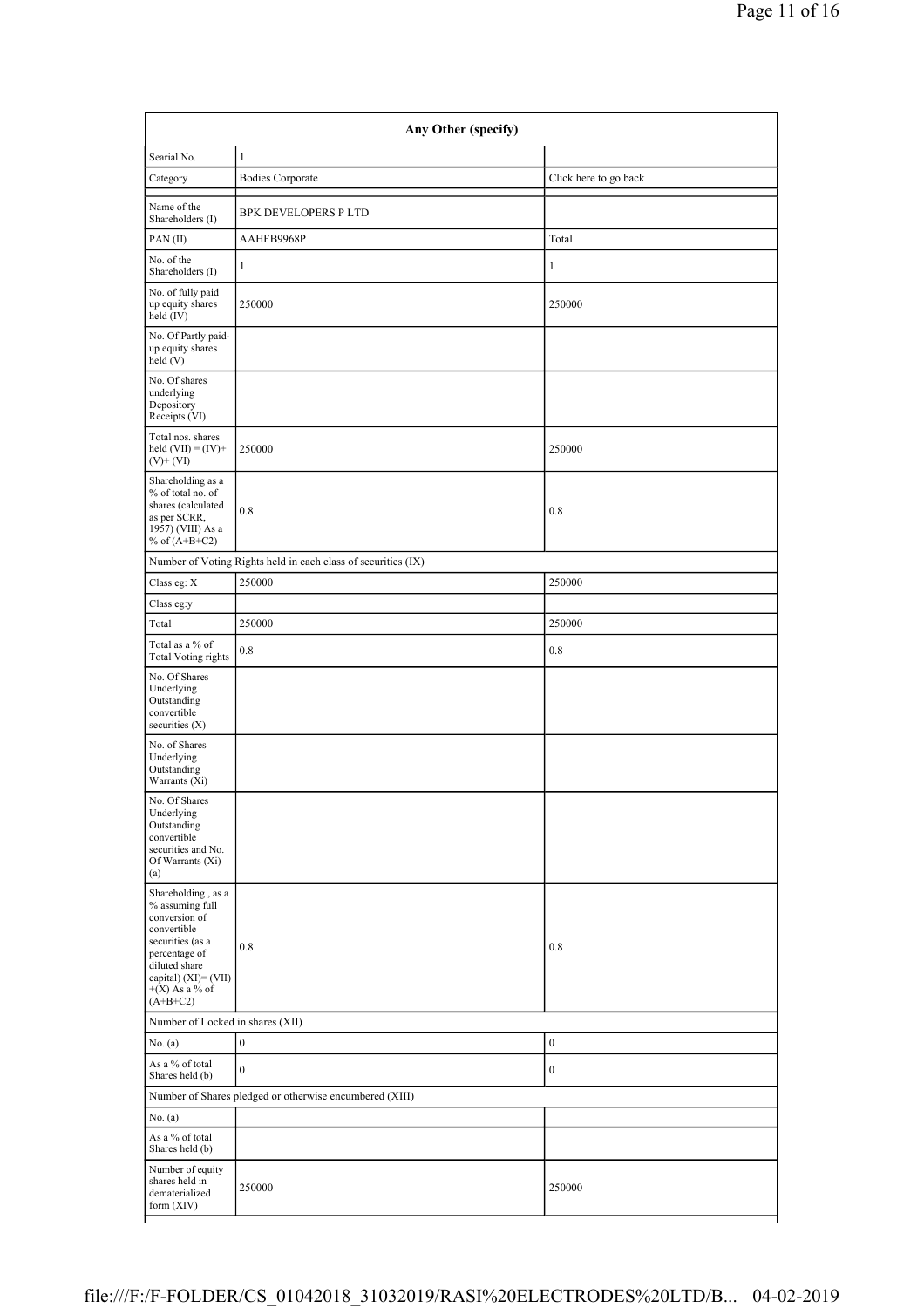| Reason for not providing PAN    |  |  |  |  |  |  |  |  |
|---------------------------------|--|--|--|--|--|--|--|--|
| Reason for not<br>providing PAN |  |  |  |  |  |  |  |  |
| Shareholder type                |  |  |  |  |  |  |  |  |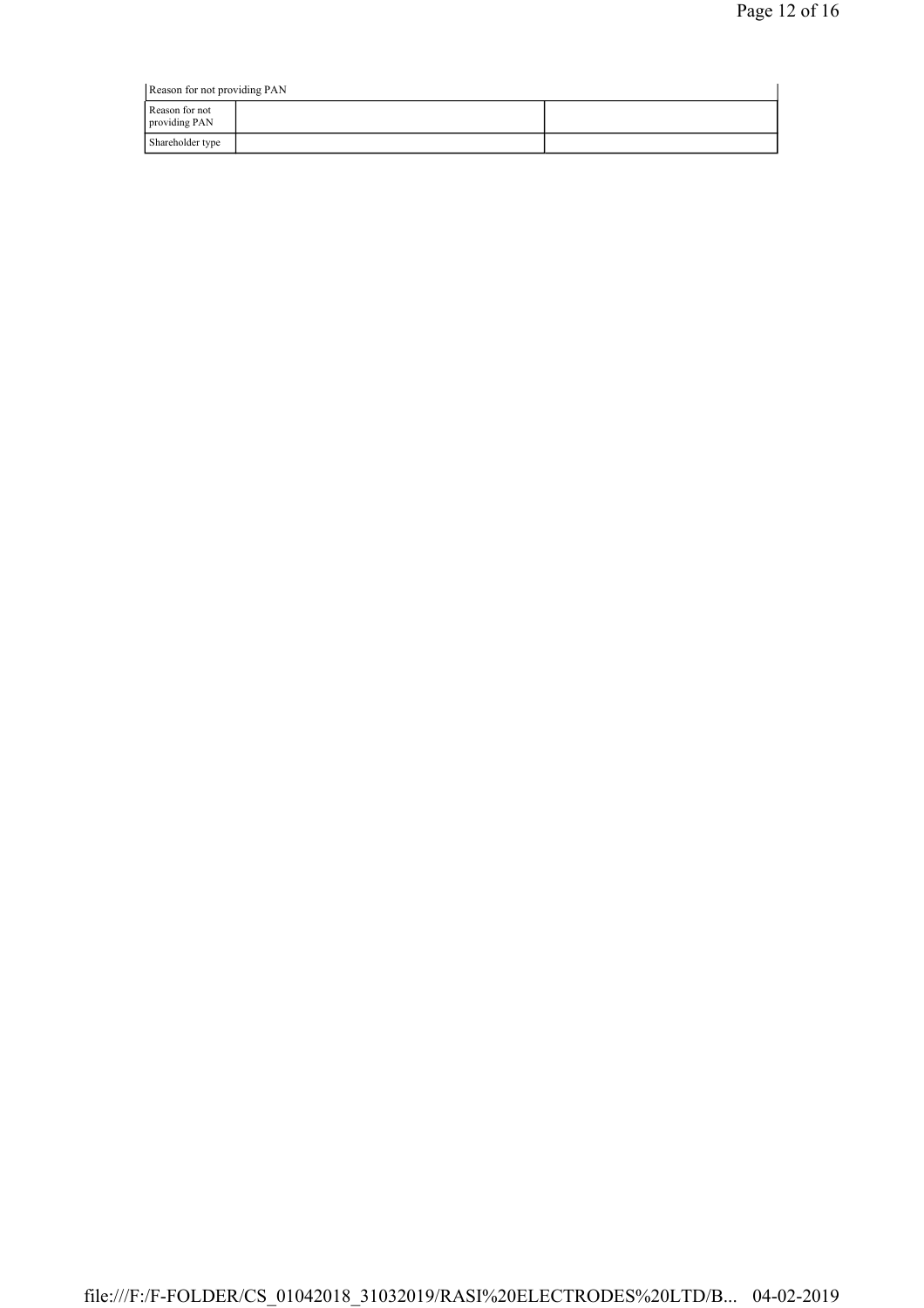|                                                                                                                                                                                          | Individuals - ii. Individual shareholders holding nominal share capital in excess of Rs. 2 lakhs. |                        |                             |                           |                                  |                          |
|------------------------------------------------------------------------------------------------------------------------------------------------------------------------------------------|---------------------------------------------------------------------------------------------------|------------------------|-----------------------------|---------------------------|----------------------------------|--------------------------|
| Searial No.                                                                                                                                                                              | $\mathbf{1}$                                                                                      | $\overline{c}$         | $\overline{\mathbf{3}}$     | $\overline{\mathbf{4}}$   | 5                                |                          |
| Name of the<br>Shareholders (I)                                                                                                                                                          | CHANDRAKALA<br><b>KOTHARI</b>                                                                     | <b>BUTTAM</b><br>KUMAR | <b>B RANJEET</b><br>KOTHARI | JALPA HITESH<br>DHARAMSHI | <b>PANKAJ</b><br><b>KOTHARIT</b> | Click here to<br>go back |
| PAN(II)                                                                                                                                                                                  | AAEPC5084C                                                                                        | AAFPK4604H             | AAKPK6088N                  | AGKPD4461A                | AITPP5447M                       | Total                    |
| No. of fully paid<br>up equity shares<br>held (IV)                                                                                                                                       | 992445                                                                                            | 656140                 | 990000                      | 616547                    | 477474                           | 3732606                  |
| No. Of Partly paid-<br>up equity shares<br>held(V)                                                                                                                                       |                                                                                                   |                        |                             |                           |                                  |                          |
| No. Of shares<br>underlying<br>Depository<br>Receipts (VI)                                                                                                                               |                                                                                                   |                        |                             |                           |                                  |                          |
| Total nos. shares<br>held $(VII) = (IV) +$<br>$(V)$ + $(VI)$                                                                                                                             | 992445                                                                                            | 656140                 | 990000                      | 616547                    | 477474                           | 3732606                  |
| Shareholding as a<br>% of total no. of<br>shares (calculated<br>as per SCRR,<br>1957) (VIII) As a<br>% of $(A+B+C2)$                                                                     | 3.19                                                                                              | 2.11                   | 3.18                        | 1.98                      | 1.53                             | 11.99                    |
|                                                                                                                                                                                          | Number of Voting Rights held in each class of securities (IX)                                     |                        |                             |                           |                                  |                          |
| Class eg: X                                                                                                                                                                              | 992445                                                                                            | 656140                 | 990000                      | 616547                    | 477474                           | 3732606                  |
| Class eg:y                                                                                                                                                                               |                                                                                                   |                        |                             |                           |                                  |                          |
| Total                                                                                                                                                                                    | 992445                                                                                            | 656140                 | 990000                      | 616547                    | 477474                           | 3732606                  |
| Total as a % of<br><b>Total Voting rights</b>                                                                                                                                            | 3.19                                                                                              | 2.11                   | 3.18                        | 1.98                      | 1.53                             | 11.99                    |
| No. Of Shares<br>Underlying<br>Outstanding<br>convertible<br>securities $(X)$                                                                                                            |                                                                                                   |                        |                             |                           |                                  |                          |
| No. of Shares<br>Underlying<br>Outstanding<br>Warrants (Xi)                                                                                                                              |                                                                                                   |                        |                             |                           |                                  |                          |
| No. Of Shares<br>Underlying<br>Outstanding<br>convertible<br>securities and No.<br>Of Warrants (Xi)<br>(a)                                                                               |                                                                                                   |                        |                             |                           |                                  |                          |
| Shareholding, as a<br>% assuming full<br>conversion of<br>convertible<br>securities (as a<br>percentage of<br>diluted share<br>capital) $(XI) = (VII)$<br>$+(X)$ As a % of<br>$(A+B+C2)$ | 3.19                                                                                              | 2.11                   | 3.18                        | 1.98                      | 1.53                             | 11.99                    |
| Number of Locked in shares (XII)                                                                                                                                                         |                                                                                                   |                        |                             |                           |                                  |                          |
| No. (a)                                                                                                                                                                                  |                                                                                                   |                        |                             |                           |                                  |                          |
| As a % of total<br>Shares held (b)                                                                                                                                                       |                                                                                                   |                        |                             |                           |                                  |                          |
| Number of equity<br>shares held in<br>dematerialized<br>form $(XIV)$                                                                                                                     | 992445                                                                                            | 650540                 | 990000                      | 616547                    | 477474                           | 3727006                  |
| Reason for not providing PAN                                                                                                                                                             |                                                                                                   |                        |                             |                           |                                  |                          |
| Reason for not<br>providing PAN                                                                                                                                                          |                                                                                                   |                        |                             |                           |                                  |                          |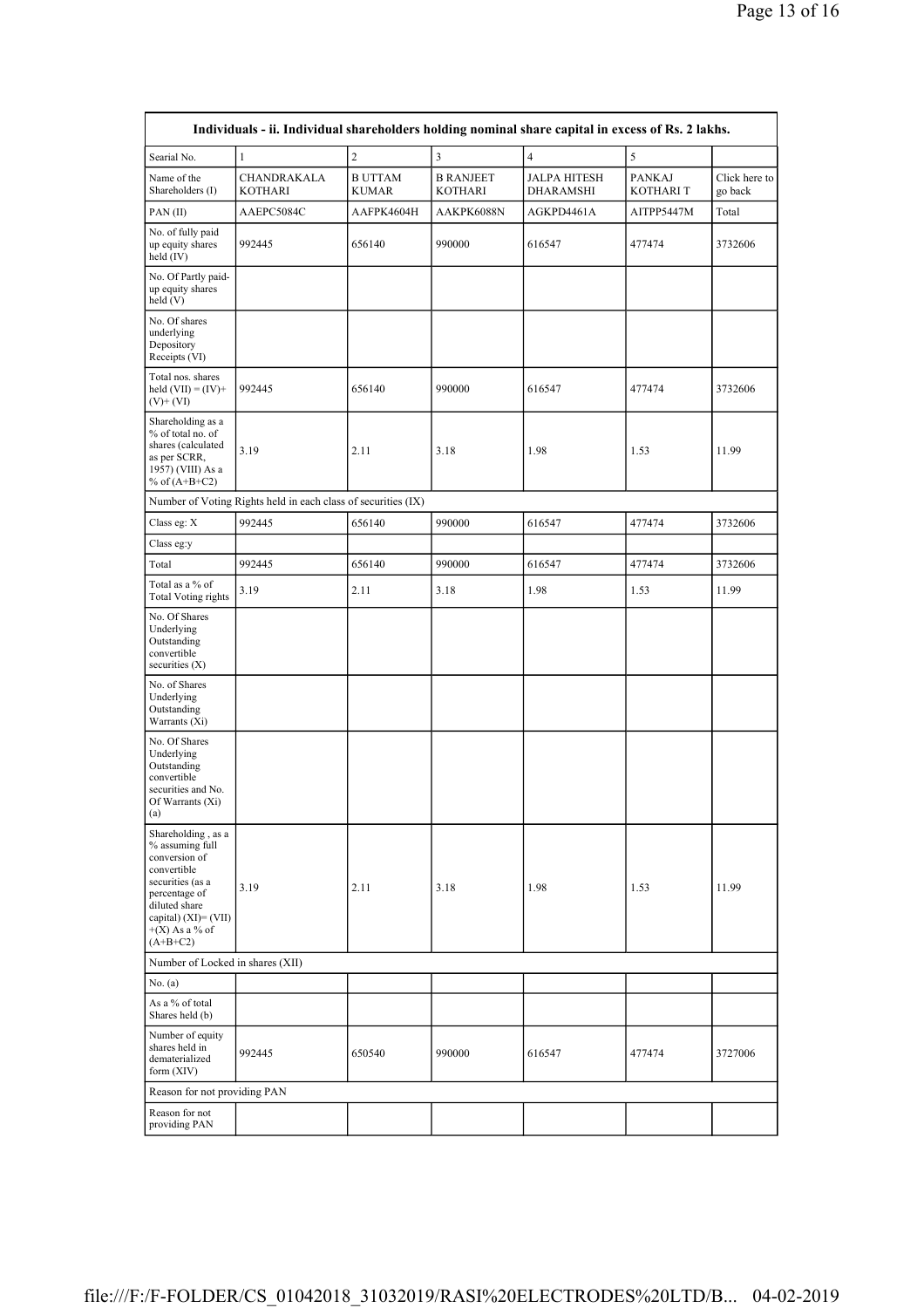| Any Other (specify)                                                                                                                                                                      |                                            |                     |            |                              |                            |                          |  |  |  |  |
|------------------------------------------------------------------------------------------------------------------------------------------------------------------------------------------|--------------------------------------------|---------------------|------------|------------------------------|----------------------------|--------------------------|--|--|--|--|
| Searial No.                                                                                                                                                                              | $\mathbf{1}$                               | $\overline{c}$      | 3          | $\overline{4}$               | 5                          |                          |  |  |  |  |
| Category                                                                                                                                                                                 | <b>Bodies Corporate</b>                    | Clearing<br>Members | <b>HUF</b> | Non-Resident Indian<br>(NRI) | <b>Bodies</b><br>Corporate |                          |  |  |  |  |
| Category / More<br>than 1 percentage                                                                                                                                                     | More than 1 percentage of<br>shareholding  | Category            | Category   | Category                     | Category                   |                          |  |  |  |  |
| Name of the<br>Shareholders (I)                                                                                                                                                          | <b>AADRIK DISTRIBUTORS P</b><br><b>LTD</b> |                     |            |                              |                            | Click here to go<br>back |  |  |  |  |
| PAN(II)                                                                                                                                                                                  | AAECA6320J                                 |                     |            |                              |                            | Total                    |  |  |  |  |
| No. of the<br>Shareholders (I)                                                                                                                                                           | 1                                          | 6                   | 145        | 35                           | 73                         | 259                      |  |  |  |  |
| No. of fully paid<br>up equity shares<br>held (IV)                                                                                                                                       | 449965                                     | 11241               | 985685     | 320822                       | 816602                     | 2134350                  |  |  |  |  |
| No. Of Partly paid-<br>up equity shares<br>held (V)                                                                                                                                      |                                            |                     |            |                              |                            |                          |  |  |  |  |
| No. Of shares<br>underlying<br>Depository<br>Receipts (VI)                                                                                                                               |                                            |                     |            |                              |                            |                          |  |  |  |  |
| Total nos. shares<br>held $(VII) = (IV) +$<br>$(V)$ + (VI)                                                                                                                               | 449965                                     | 11241               | 985685     | 320822                       | 816602                     | 2134350                  |  |  |  |  |
| Shareholding as a<br>% of total no. of<br>shares (calculated<br>as per SCRR,<br>1957) (VIII) As a<br>% of $(A+B+C2)$                                                                     | 1.45                                       | 0.04                | 3.17       | 1.03                         | 2.62                       | 6.86                     |  |  |  |  |
| Number of Voting Rights held in each class of securities (IX)                                                                                                                            |                                            |                     |            |                              |                            |                          |  |  |  |  |
| Class eg: X                                                                                                                                                                              | 449965                                     | 11241               | 985685     | 320822                       | 816602                     | 2134350                  |  |  |  |  |
| Class eg:y                                                                                                                                                                               |                                            |                     |            |                              |                            |                          |  |  |  |  |
| Total                                                                                                                                                                                    | 449965                                     | 11241               | 985685     | 320822                       | 816602                     | 2134350                  |  |  |  |  |
| Total as a % of<br><b>Total Voting rights</b>                                                                                                                                            | 1.45                                       | 0.04                | 3.17       | 1.03                         | 2.62                       | 6.86                     |  |  |  |  |
| No. Of Shares<br>Underlying<br>Outstanding<br>convertible<br>securities $(X)$                                                                                                            |                                            |                     |            |                              |                            |                          |  |  |  |  |
| No. of Shares<br>Underlying<br>Outstanding<br>Warrants (Xi)                                                                                                                              |                                            |                     |            |                              |                            |                          |  |  |  |  |
| No. Of Shares<br>Underlying<br>Outstanding<br>convertible<br>securities and No.<br>Of Warrants (Xi)<br>(a)                                                                               |                                            |                     |            |                              |                            |                          |  |  |  |  |
| Shareholding, as a<br>% assuming full<br>conversion of<br>convertible<br>securities (as a<br>percentage of<br>diluted share<br>capital) $(XI) = (VII)$<br>$+(X)$ As a % of<br>$(A+B+C2)$ | 1.45                                       | 0.04                | 3.17       | 1.03                         | 2.62                       | 6.86                     |  |  |  |  |
| Number of Locked in shares (XII)                                                                                                                                                         |                                            |                     |            |                              |                            |                          |  |  |  |  |
| No. (a)                                                                                                                                                                                  |                                            |                     |            |                              |                            |                          |  |  |  |  |
| As a % of total<br>Shares held (b)                                                                                                                                                       |                                            |                     |            |                              |                            |                          |  |  |  |  |
| Number of equity<br>shares held in<br>dematerialized<br>form (XIV)                                                                                                                       | 449965                                     | 11241               | 985685     | 320822                       | 816602                     | 2134350                  |  |  |  |  |
| Reason for not providing PAN                                                                                                                                                             |                                            |                     |            |                              |                            |                          |  |  |  |  |
|                                                                                                                                                                                          |                                            |                     |            |                              |                            |                          |  |  |  |  |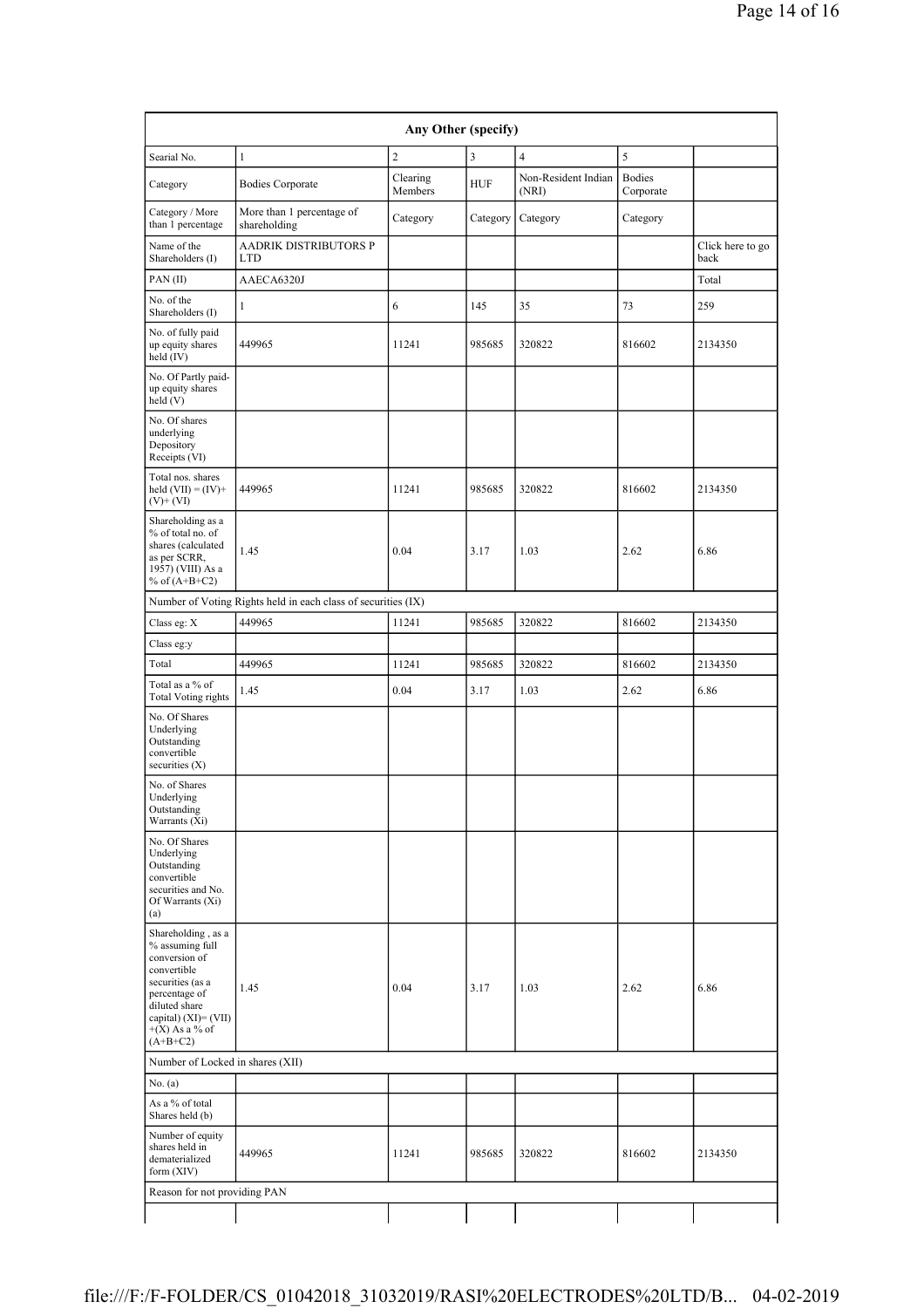| Reason<br>for not                           |  |  |  |
|---------------------------------------------|--|--|--|
| $\sim$<br><b>DAN</b><br>providing<br>, 1713 |  |  |  |